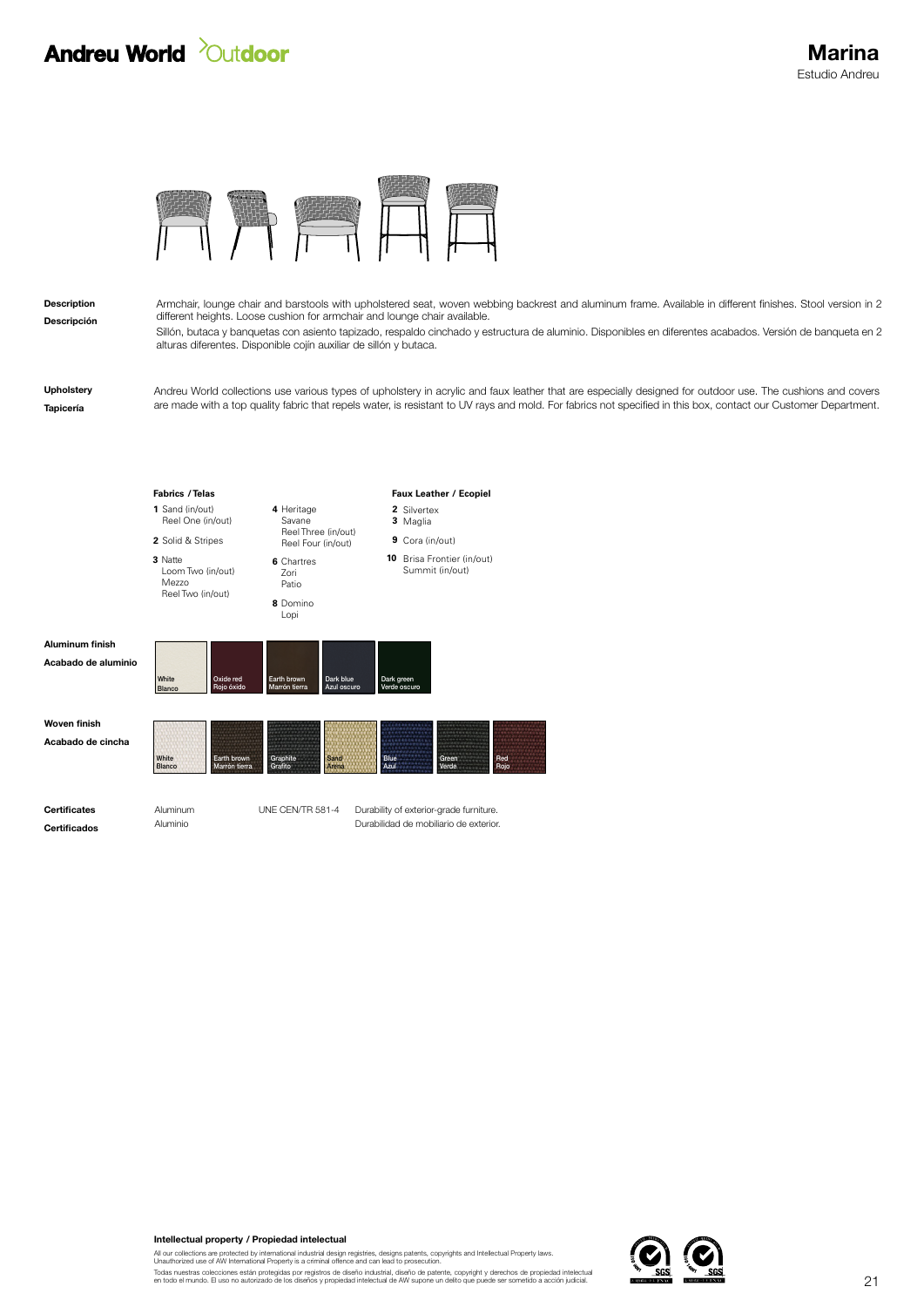**Andreu World** *Qutdoor* 

## Marina



 $x1$   $h$ **■ 15.00 cu.Ft**  $24$  lbs COM (yards) per unit (\*\*) 1 unit 0.55 10 units or more | 0.55

 $x1$   $h$ 

COM (yards) per unit (\*\*)

COM (yards) per unit (\*\*)

1 unit 0.90 10 units or more 0.90

1 unit 0.65 10 units or more  $\vert$  0.65 **■** 11.50 cu.Ft  $\frac{1}{2}$  17 lbs

**■** 12.50 cu.Ft  $26$  lbs

 $x1$   $h$ 

31.00

BQ0290 NEW

20.75

Counter stool with upholstered seat and backrest with aluminum frame. Available in different finishes.

Banqueta baja con asiento tapizado, respaldo cinchado y estructura de aluminio. Disponibles en diferentes acabados.

|                  | $\left[\begin{array}{c} \text{COM (yards)} \\ \text{per unit (**)} \end{array}\right]$ |
|------------------|----------------------------------------------------------------------------------------|
| 1 unit           | O 55                                                                                   |
| 10 units or more | 0.55                                                                                   |

 $x1$   $h$ **图 13.25 cu.Ft**  $\frac{1}{24}$  24 lbs

26.25 36.00

25.00